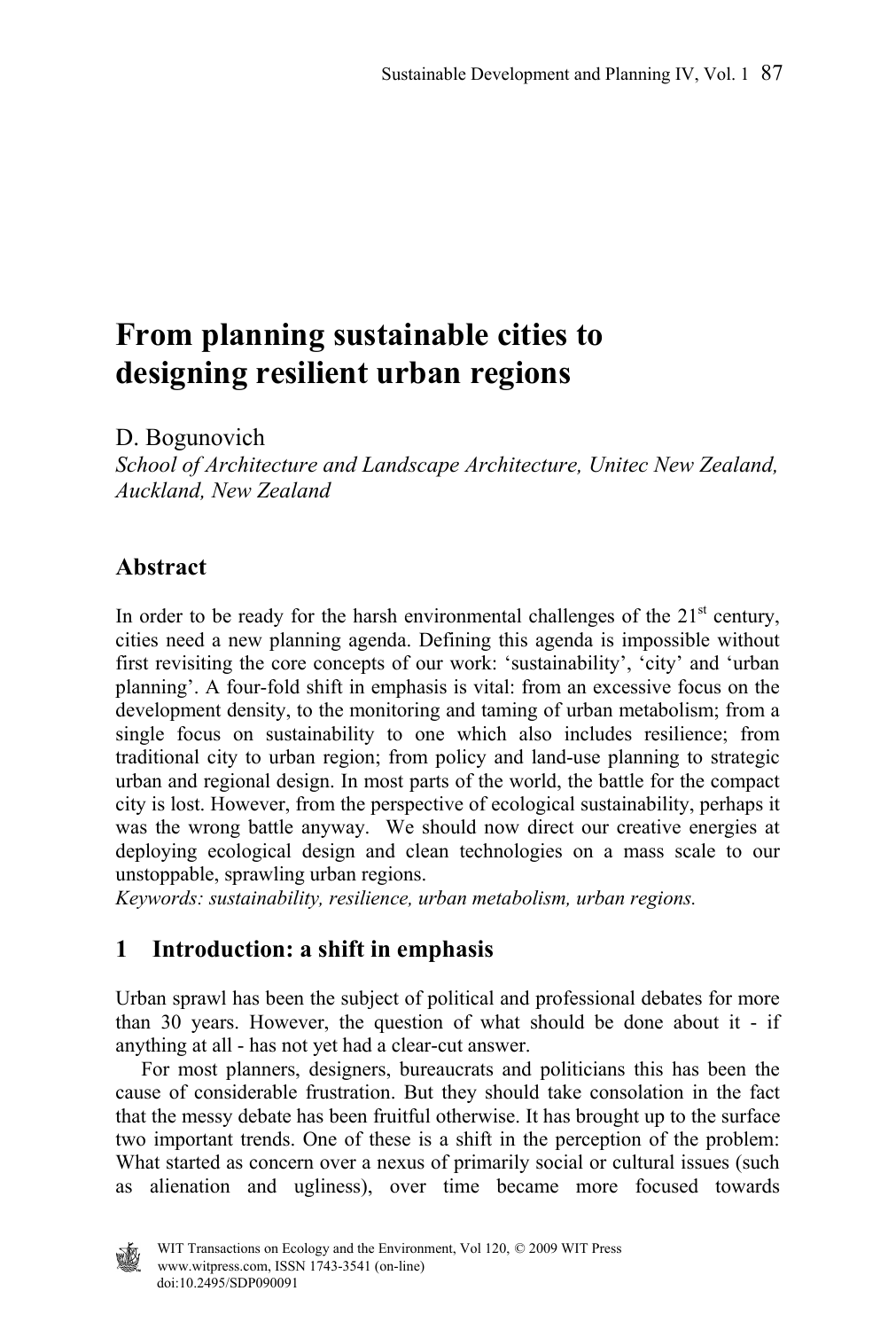environmental and economic impacts ('the costs of sprawl'). An important consequence of this shift was that, while in the beginning, some commentators dismissed the debate as an exaggerated problem in an essentially affluent and happy society, recently the debate has been seen as a matter of survival of the human species, or at least urban civilization. The stakes have risen.

 The second perceptible trend has been a shift in the balance between the two sides in the debate - the critics vs. the defenders of urban sprawl. Having an advantage from the beginning by the sheer fact that they started the debate, the critics of sprawl always were in majority. The opponents were a vociferous minority, particularly during the *laissez faire* eighties. Their key argument has typically been to highlight advantages of suburban living, if for no other reason than to maintain a balanced view on the issue. The more ideologically driven among them had a deeper case; for them this was all about basic freedom. They insisted that as a matter of principle, people should be free to choose how and where they wanted to live. They also argued that the 'free market' was a far superior method to deliver that freedom of choice than 'bureaucratic' planning. If the aggregate outcome of all these individual decisions was suburban sprawl, then that's what the people wanted and we should leave them alone.

Perhaps this position had some merit in the  $20<sup>th</sup>$  century and, if nothing else, should be tolerated as an interesting alternative point of view. But ever since the dual threat of global climate change and the shortages (and/or steeply rising prices) of such key commodities as fossil fuel, clean water and food, has knocked at our doors, the position of the apologists of urban sprawl has become untenable.

 Is this then the 'end of history' of the debate on urban sprawl? Hardly so. The debate is only changing its dominant concern. Almost imperceptibly, it is turning from a debate about 'urban growth management' into a debate about 'urban un/sustainability'. As this historic shift takes place, we need to acknowledge that important assumptions on both sides of the fence in the urban sprawl debate - while well intended and mostly well founded some 30 or 20 years ago - have now reached their expiry date. Due to a host of technological and cultural changes that have affected us around the turn of the century, *and* due to the almost daily worsening forecasts on the condition of this planet's biosphere, certain priorities in the management of urban sprawl have to be reordered.

 In this paper I will critique the approach to the containment of urban sprawl that has dominated both the theory (academia; research) and the practice (local government; policy) in the last couple of decades and suggest four amendments to the way we see and attempt to manage the physical growth of cities. I choose to call them 'amendments' because I am conscious that not everything is wrong with the dominant paradigms in either the growth management, or the urban sustainability movements. I am not suggesting a revolution, but *a correction of the course*, or a shift in emphasis.

The four amendments, or corrections of the course, are:

1) less attention on transport, more on total metabolism;

2) less focus on sustainability, more on resilience;

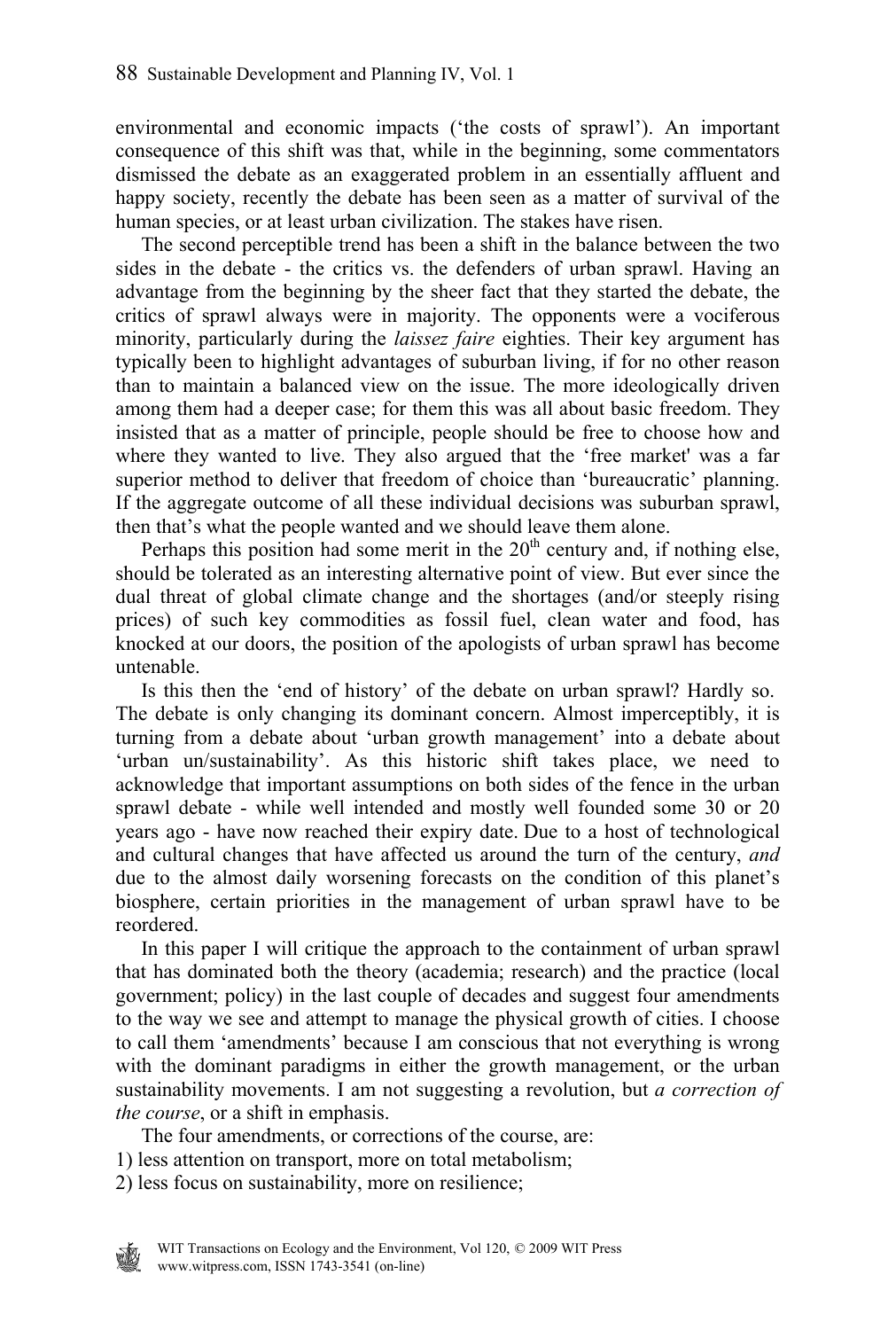- 3) less focus on the city, more on its region;
- 4) less planning, more design.

After briefly tackling the wicked problem of 'urban un/sustainability' (and the associated idea of 'the sustainable city') I will attempt to present the basic argument for each of the four amendments.

#### **2 Sustainability of cities: metabolism, not density**

Urban sustainability' is awkward both as term (expressions) and a concept (idea). As a term, it suggests that there is, or can be, something 'urban' about sustainability. Like in the expressions we have been using for much longer: 'urban design', or 'an urban centre', or 'urban infrastructure'. Clearly, in these terms the adjective 'urban' is used to denote the urban objective or location of the nouns it accompanies; in the case of 'urban sustainability' it is really a lazy way of saying 'the sustainability of cities'.

With the *idea* of 'urban sustainability', it is even worse. In the broadest sense, we could define it as *being able to maintain a town or a city as a livable place for humans indefinitely*. History, however, teaches us that while cities tend to last over many centuries, if not millennia, there are no guaranties that they will last 'indefinitely'. Cities actually appear rather improbable, if we stop for a moment and think of all the forces stacked against them - natural disasters, fires, epidemics, wars, political unrest, etc.

 In our present time, of all the various adversities preying on cities, the capacity of nature – understood as the city-supporting ecosystem - has emerged as the key issue. Will the local and regional ecosystems - and in an aggregate sense, the entire global ecosystem, or the biosphere - be able to support cities for future generations? Or, alternatively, are cities more likely to face a deep and prolonged crisis? Perhaps even an abrupt and catastrophic breakdown of the ecological balance of the entire planet - since we are relentlessly consuming resources at a rate far above the planet's ability to regenerate? Will this decline – in fact a disaster of global scale - happen sometime in the latter half of this century?

 The evidence is mounting that this is actually quite likely. There is a growing consensus among several authoritative and independent sources that the 'tipping point' is very close. Some even claim we have just passed the tipping point. Others say we have only 10 to 30 years to change radically the way we build and operate our cities, and among themselves, they only differ on whether they see the necessary political and technological changes coming fast enough, or not.

 The daunting prospect that, in a few decades, the current rate of economic and demographic growth will almost certainly produce an *ecological*, and then inevitably, a global *security* breakdown, surely makes urban ecological sustainability the central issue of our age.

 This stark prospect should, as they say, help focus the minds. But the trouble is that ecological sustainability of cities is a conundrum of sorts – it is a 'wicked problem'. It is a concept difficult to define, and it is a phenomenon difficult to measure. Indeed, there are two fundamentally opposed views on whether 'urban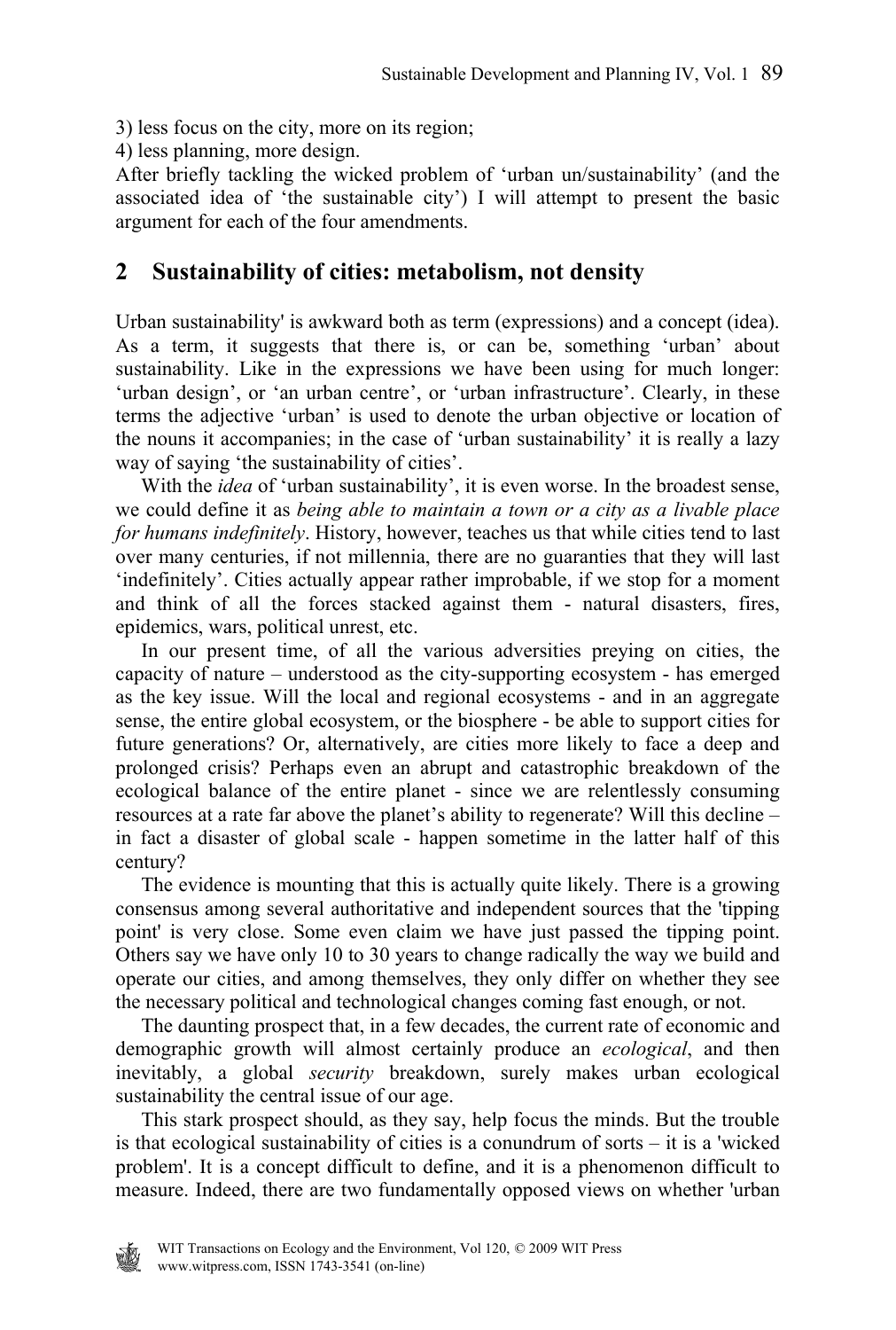ecological sustainability' is a viable proposition at all. One could be labeled as 'pessimistic', the other as 'optimistic'. The pessimistic view suggests that 'urban sustainability' is an oxymoron. Cities cannot, and will never be sustainable; being 'nature-friendly' was never their brief. On the contrary, within the ecology of this planet, cities are irrevocably parasitic. And this will never change, at least not as a principle. What this means for averting the looming global ecological crises is that the best we can do is to hugely reduce the cities' consumption and thus bring it within the ecosystem's capacity to generate resources and assimilate waste. In other words, we may succeed in turning the 'mad' parasite' into a 'reasonable' parasite, but its fundamental inability to be productive in thermodynamic terms will stay as it is.

 The other, optimistic view of urban sustainability accepts that today's cities are indeed parasites, but then goes on to argue that they nevertheless can also be viewed as a form of ecosystem. Once we adopt this view, we shift our attention onto how to redesign cities so that, similar to the natural ecosystems, they perform in some kind of a bio-productive mode. In other words, while cities historically have not been productive in neg-entropic terms, now is the time to radically change this. A huge task again, as many things will have to change simultaneously - people's perception and behavior; legislation; economic policy; planning rules; design paradigms; the market for technologies. It sure sounds big and difficult, but it is not impossible. And in any case, we do not seem to have a choice.

 Therefore, the *'city-as-an-ecosystem' model* is the model of hope - or perhaps even an act of faith! If we take the risk of global environmental and political meltdown as real and not distant at all, then no government has other choice but to legislate a new economic game (emissions trading; carbon tax; etc) and steer urban development into a new era.

 For this new 'era of the eco-city' to actually commence, the urban ecological sustainability agenda will have to expand. Its present almost singular focus with the fossil-fuel-powered individual mobility and its calls for reducing travel distances by shrinking the city, needs to be replaced with a more comprehensive view of the manifold ways in which cities squander natural resources. Campaigns for 'urban intensification' as a way to: (i) reduce automobile dependence and reduce the need for transport overall; (ii) make investment into public transport more economic; (iii) protect habitat and landscape from development - are not without a point, but should become just another component of a wider strategy to achieve sustainable urbanization. The entire 'urban metabolism' - the overall throughput of matter, water and energy in the city – should be considered and tackled, not just fossil fuel dependency and greenhouse gas emissions.

 The coming improvements in vehicle efficiency and the gradual introduction of cleaner fuels (ethanol, electricity from renewable sources, hydrogen) are likely to lessen the current concern with the automobile anyway. Also, while the desire by many households and businesses to locate outside the city proper might remain, it will be tempered by the growing costs of fuel, vehicle registration and compliance, and in some cases, road charges.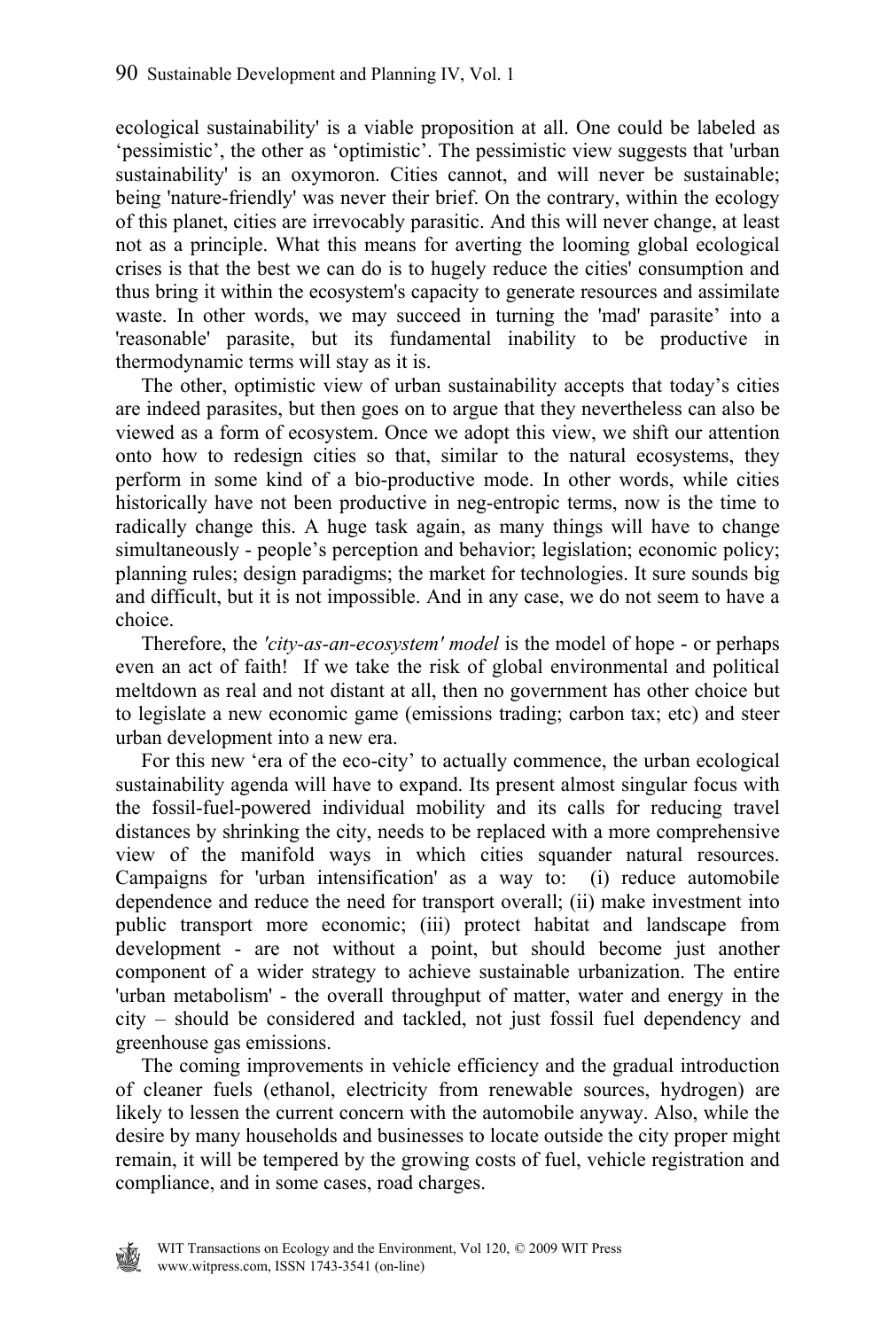The combined outcome of all these forces pulling in different directions is likely to be an overall moderation of the excessive individual mobility we see today, even without much planning intervention. Consequently, 'car dependency' is bound to become a lesser evil than it is today.

 Whatever extra time and energy becomes available in the urban planning departments across the world as a result of relaxing attitudes towards the 'evil automobile', may then be used to tackle the other great consumer of space and resources - buildings. Buildings are responsible for more than half of the overall urban resource consumption, including enormous fossil fuel consumption, and associated emissions. The efforts of policy makers, planners, designers and engineers should be directed more at the potential for massive savings and efficiency improvements in buildings, and for dispersed, local (often buildingbased) energy generation and water harvesting. This would lead towards big changes in the way urban infrastructure is provided, as well as major cultural and behavioral shifts in urban lifestyles.

 Once urban infrastructure, and the above-the-ground development it supports, become far more efficient, decentralized and localized, planners and regulators can relax their focus on 'curbing urban sprawl' and 'densifying the urban fabric' on the pretext that, at low densities, reticulated services are too expensive.

 The argument for denser, traditional urban living will be still there, but this will be just another planning objective, and yet another lifestyle choice among many. The sub-urban and the peri-urban patterns of development, once transformed onto a substantially greener mode of metabolism regardless of their density, will be equally acceptable as the traditional urban.

#### **3 From sustainability and mitigation, to resilience and adaptation**

The international debate on climate change has recently seen an important shift in the overall discourse: more and more, scientists, international institutions and governments are talking about adaptation to climate change, not just mitigation or prevention. Obviously, much precious time was lost during the last two decades in the exhausting debates about whether climate change was happening or not, and now that we know it is happening, it is too late to prevent it. Consequently, adaptation measures are now on the agenda too, not just mitigation. This, again, has big implications for the planning and operation of cities.

 An additional factor is 'peak oil'. The steadily rising price of petroleum on the world market speaks of the urgent need to consider major adaptations in the way we live in cities. As if that wasn't painful enough, mostly recently the prospect of 'peak water' (particularly underground water) has been raised. The two 'peaks' are making the whole urban situation look rather ominous from angles independent from climate change. There is a growing fear of either disruption of oil and water supplies, or, for some people, of prohibitive prices.

 The dependency of cities for basic commodities - and let's not forget here food, itself heavily dependent on oil and water - from somewhere else has

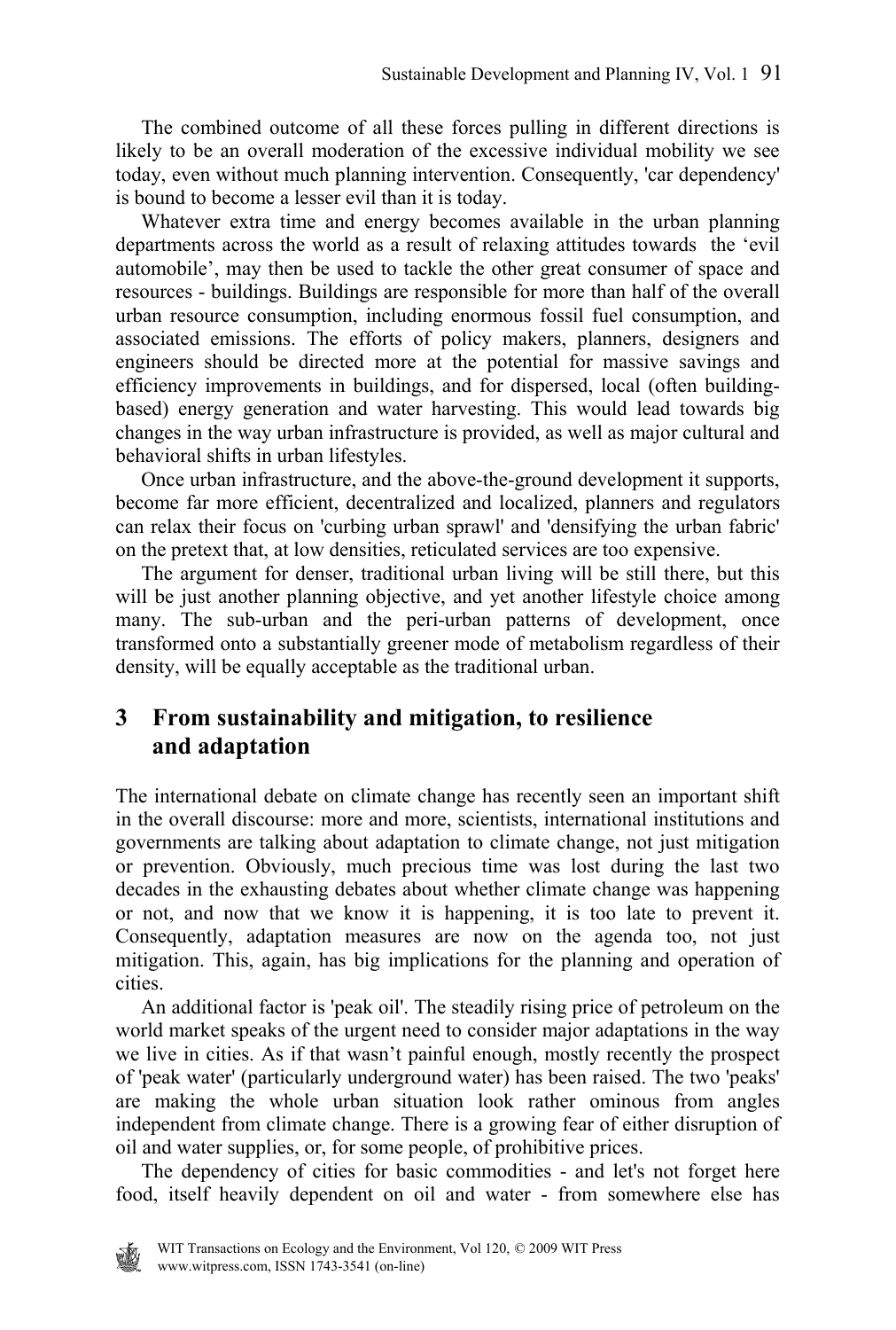created a uneasy situation, Both city authorities and citizens are starting to wonder whether the steady, secure and cheap supply of basic necessities of life is becoming a thing of the past. The feeling of uncertainty is further reinforced by occasional local crises, like power blackouts, petrol price hikes, water rationing, food shortages, as well as the gloomy global outlook for an over-populated and highly urbanized planet.

 This new situation is giving rise to what is really common sense - that we should rely more on the local supply. ('Local supply' in this case may mean several levels: from the national market, to the regional hinterland and the local neighborhood, to your own back yard and your own house roof.)

 The key point here is that the already experienced, as well as the anticipated future shortages, are casting doubt on the wisdom of the centralized, 19th century model of urban infrastructure. The present model - which was created 200 years ago, in order to deal with urban squalor of the 18th century, and then enthusiastically and widely adopted as the very embodiment of 'progress' in the 20th century - is now threatening to implode under the weight of its own success. The model is based on a substantial separation of the point of production (the power plant; the water treatment plant; the gasworks) and the point of consumption (e.g. a home; office; factory; mall). Traditional urban infrastructure makes most of the city functions highly dependent on a regular supply of key resources. A state of such high dependency is by definition a state of low resilience.

 As the world seems poised to enter a period of uncertainty over the availability of key resources, it is increasingly sensible to ask: how resilient are our cities to possible disruptions in the supply of such key commodities like fuel, power, water and food? While this by no means suggests we should give up the struggle to reduce the massive urban contribution to the global environmental degradation and make our presence on the planet more sustainable, it does suggest that government authorities must urgently realize and assess our cities' level of exposure to the resource challenges lying in the turbulent times ahead.

## **4 Forget the city: it is the urban region now**

The dual goal of the previous argument was to broaden the urban sustainability agenda along two dimensions:

1. The range of natural resources affected by urbanization (the point here being that the total urban metabolism should be the main target of study and intervention, rather than just transport and habitat/soil destruction);

2. The nature and scale (or location) of risk (the point here being that the growing issues of resilience and adaptation must be at least equally addressed as the already adopted agenda for sustainability and mitigation).

 This, hopefully, provides us with a comprehensive framework of issues that need to be examined if we are to produce an effective sustainable urbanization policy. The next question is, however, what do we mean by 'urbanization' in the 21st century?

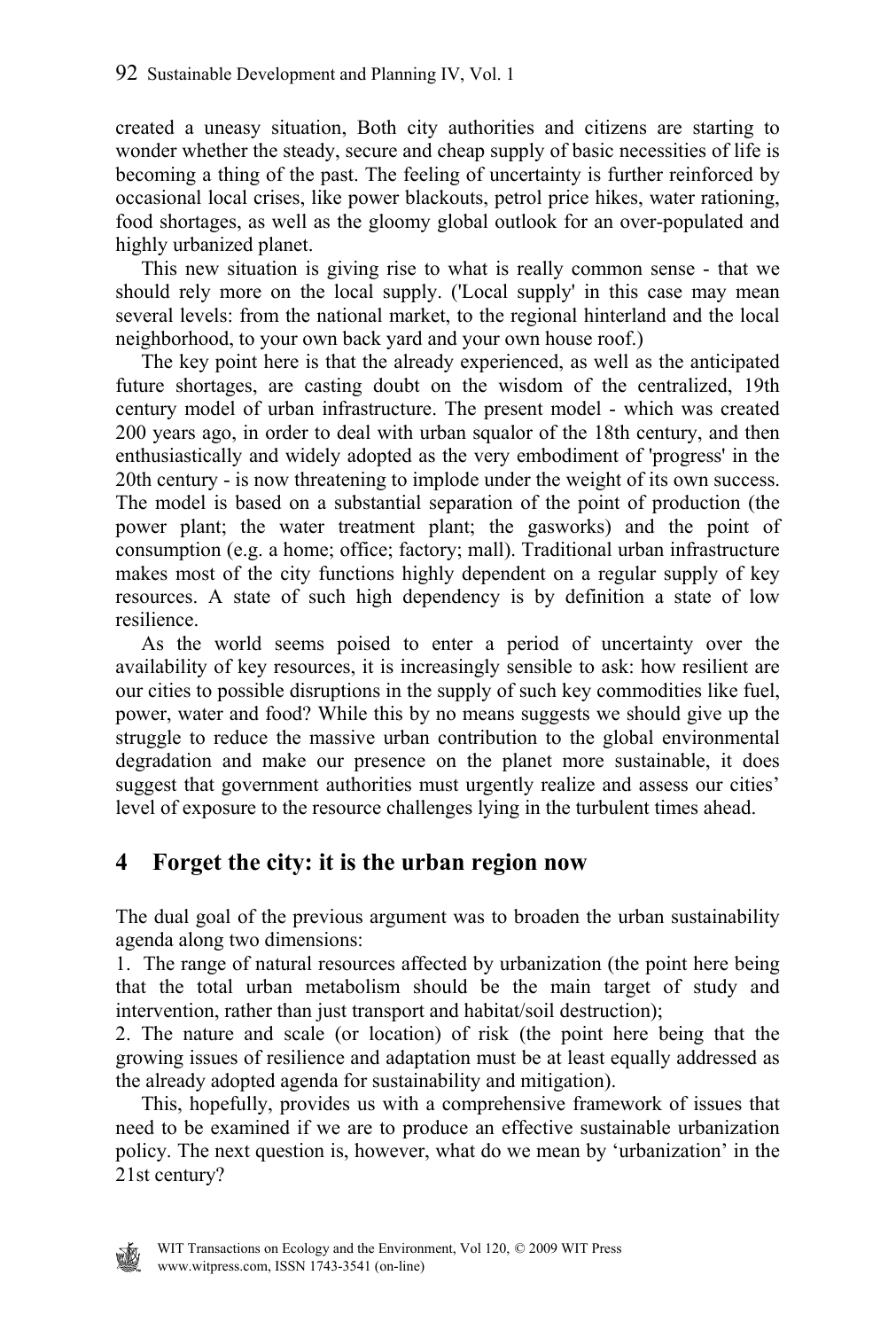To answer this, we must give appropriate consideration to the peculiar geographic characteristics of contemporary urbanization. There is plenty of evidence that the overall trend in the pattern of settlement in the last quarter of the 20th century has been one of increasing concentration of urban and infrastructure development in a small number of urban regions. At the same time, however, within these regions, the overall population density has been dropping. Households and businesses increasingly prefer cheap, open, clean, green space outside the city, to the expensive, congested, polluted, built-up space in the city. What they stand to lose in the convenience of urban locations, they apparently compensate with widely accessible personalized transport and ever more affordable telecommunication technology.

 The outcome of these preferences is that an ever larger urban and semi-urban population lives in a relatively small (though growing) number of ever larger urban regions in most countries of the world.

 An additional aspect of this trend is the trend towards coastal urbanization. In almost all moderate to subtropical areas of the world, urban, semi-urban, tourist and infrastructure development along the shores of oceans, seas and estuaries is gaining momentum. Thus many of the growing urban regions (as opposed to cities in the traditional sense) of the world are actually coastal urban regions.

 A common characteristic of these urban regions is the widening range of densities - from very high at the CBD, to medium-high in the inner city zone, to medium-to-low in the suburbs, to low and very low in the peri-urban belt. It is difficult to imagine how this trend towards urban decentralization - even diffusion - can be stopped by any planning measures. It is even hard to imagine how it can be stopped by the rising oil (or any fuel) prices, when the residents and businesses in these outer areas have so many means of adaptation and compensation on their disposal- if they are really determined to stay where they are. It is therefore reasonable to forecast that the city (or the conurbation) of the future is actually a *multi-nodal region with widely varying levels of density of development*. If, for the sake of simplicity, we take that this fuzzy settled landscape consists of three major types of fabric:

- urban (high density);

- suburban (low density);

- periurban (very low density);

then we can imagine that the city region of the future will continue to grow with all three fabrics. The three landscapes will be generated roughly evenly (i.e. including significant intensification projects in the 'urban zone') via the property market, itself more or less strongly influenced by:

(1) The (rising) costs of personal and public transport.

(2) Habitat and landscape destruction levies (also rising?).

(3) The (dropping) cost, availability and convenience of telecommunications, such as telephone, television and internet, all to some degree reducing mobility

 Any ideas that the rising costs of fuel (in fact all forms of energy), or planning policy, or even both, could bring cities back 'into shape' - i.e. stop and contain (not to talk of reversing!) urban sprawl - are naive and underestimate the drivers of dispersion.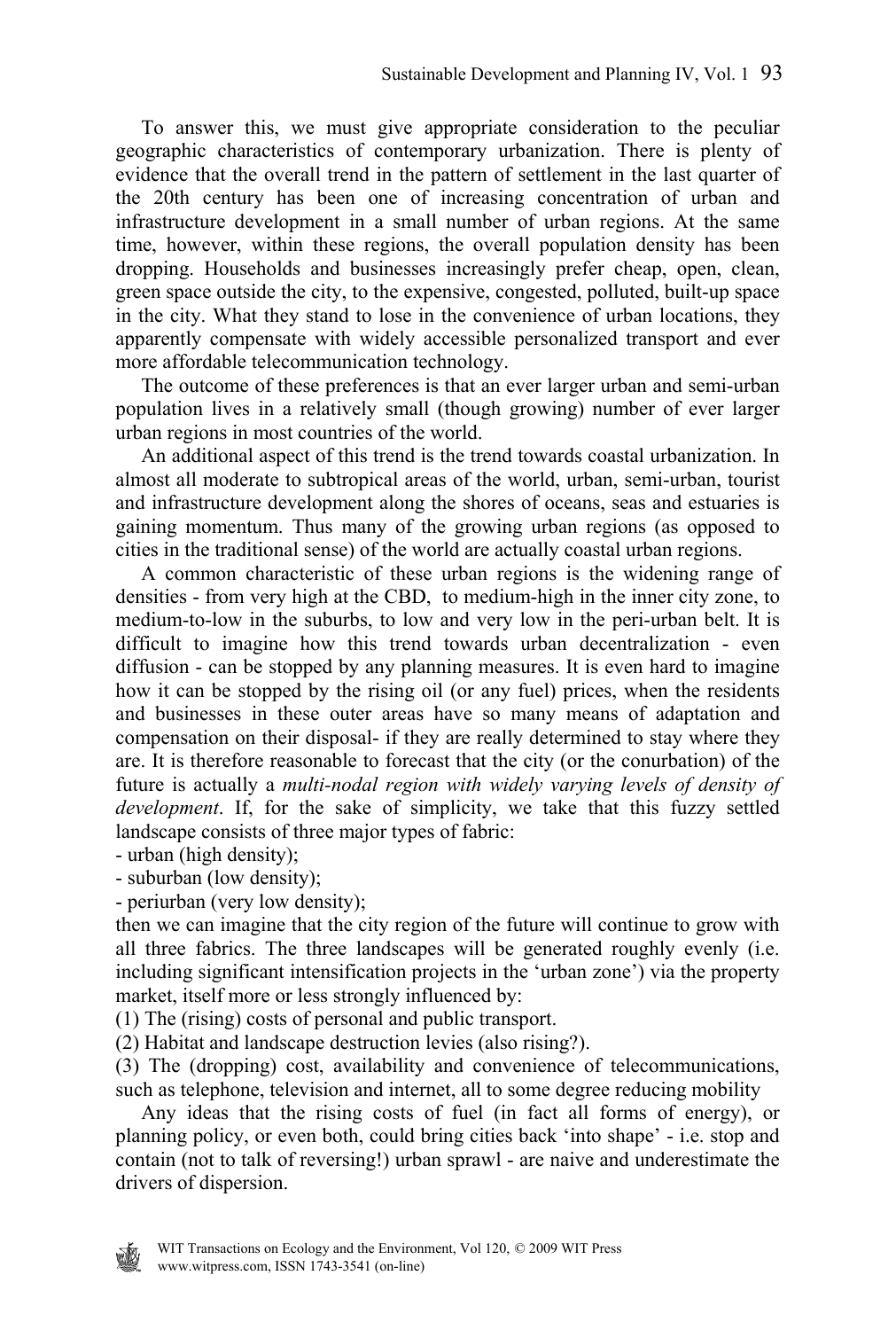## **5 From (policy) planning to (strategic) design**

The sustainable 21st century city will not be a city. Not even a conurbation. As explained above - and whether we as planning and design professionals like it or not - it will be a sprawling entity with fuzzy edges, but with visible cores and many different levels of density. Its physical boundaries will be vague, but its ecological limits will be strict. And, while it may look somewhat random and 'formless' from a distance, it will actually consist of concentric belts and islands of differing intensities. As we become accustomed to thinking about the city as a *populated region with varying degrees of density* rather than a compact structure with clear limits, the design of buildings and whatever remains of the infrastructure will become the new main target of planning policy. Planning and building regulation, heavily biased towards 'green', or 'ecological', or' sustainable, or 'environmentally friendly' design, will start generating a new sub/peri/urban landscape. This landscape, both with its per-formative (ecofunctional), and its formative (visual) features, will be increasingly integrated with the natural and farming landscape. So much so, that in many areas it will be difficult to say where suburbs and industrial zones stop, and farmland and habitat reserves start.

 What the exact geographic pattern of these urban regions will be is not so important. What matters is the overall process: the trend towards concentration at the macro (national) scale will be accompanied by the trend towards dispersion at the micro (regional) scale. The challenge for central government, territorial authorities and planning and design professions will be not so much how to 'curb urban sprawl' as to how to steer growth into areas within the designated urban growth regions where it will commit the least damage - ecologically and aesthetically.

 Once the urban growth is directed to the areas of the least direct environmental cost, and zoned in such a way that a reasonable degree of density and public transport and facilities provision is mandated, the next step will be to ensure that the design and technological solutions support sustainable and resilient habitation.

 The latter - sustainability and resilience through eco-design and ecotechnologies - are a matter of ecologically enlightened urban, landscape and architectural design (rather than planning). The new, green practice in all three disciplines - which is already being accepted as normal and mainstream by the leading professionals in the market - will have to go hand in hand with massive deployment of clean technologies in construction, energy generation, water supply, food processing, transport etc. Most of these technologies already exist. The speed of their proliferation will depend on how fast various countries shift to the new, carbon-constrained/neutral economy.

### **6 Conclusion: towards urban regions designed for resilience and sustainability**

The world is facing the massive task of converting cities to a mode of functioning which will make them:

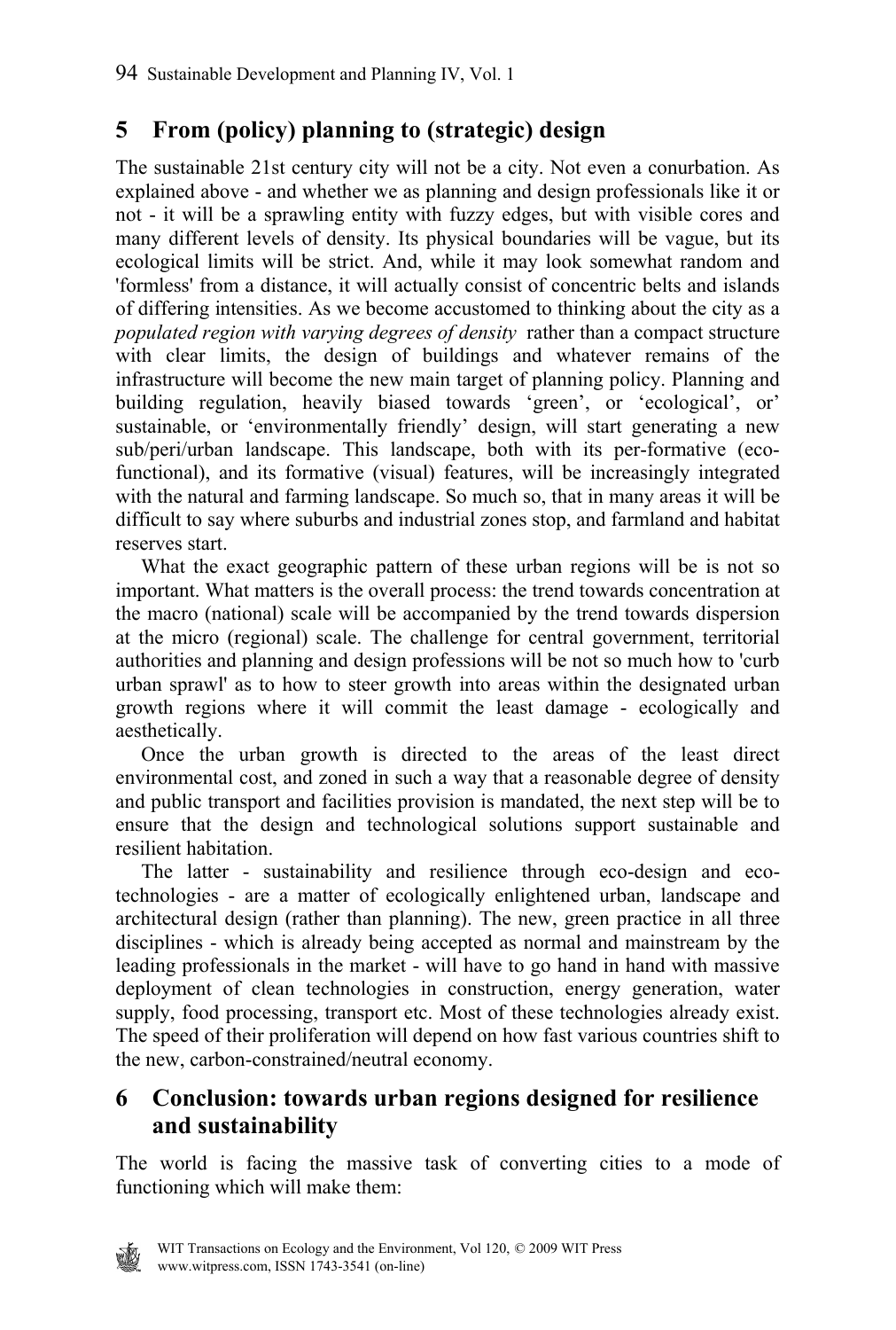1. Sustainable - and thus contributing to the global effort to avoid a catastrophic level of global warming;

2. Resilient - and thus adapting to the consequences of whatever level of global warming is already inevitable and whatever shortages of basic resources are coming our way.

 This enormous and urgent task is more likely to succeed if we accept that cities in most of the world will never be of the Old World type - dense and compact - and that the era of physically distinct cities is over. While different countries and regions will develop their indigenous models of urbanization in accordance with their landscape, climate, culture and economic profile - some general rules will apply in most cases:

 Only the core of emerging urban regions need to be compact. This core will command a relatively high density of residents and workers and will look and feel 'urban'. Quality pedestrian and public spaces, and efficient public transport, will be of great importance. The design and technology templates for such areas are already well known. It would be a waste of precious intellectual energy to further dwell on inventing again and again urban design principles and strategies for these environments. Rather, *urbanists should direct their research efforts and design creativity at figuring out sustainable and resilient solutions for emerging sub- and peri-urban areas*. These are the new, fertile grounds for eco-design and eco-technology innovation. By virtue of being an investment in the outer belts of an urban region, these places are far from the old-fashioned urban infrastructure and urban services. The incentives for them to be sustainable and resilient are both ecological and economic.

 In fact, the room for eco-tech innovation is huge in all three belts of the contemporary urban region. The expected wave of economic incentives designed to entice clean technologies will see to that. In other words, in the coming carbon-neutral economy, the rewards for companies and nations willing to lead urban development and associated industries in this direction will be massive. But the main rewards will be at the societal level. By taking the path of clean urban development and redevelopment, we will be able to support the growing urban population without excessive cost to nature, along with a high degree of confidence in a stable supply of the key resources for life. Together, the two add up to a reasonable degree of security that our urban civilization has a future.

#### **References**

- [1] Auckland Regional Council, Auckland's Sustainability Framework: www.arc.govt.nz/auckland/sustainability/auckland-sustainabilityframework.cfm
- [2] Bogunovich, D (2008) Eco-Tech Urbanism: Towards the Green and Smart City. In New Urbanism and Beyond - Designing Cities for the Future. T. Haas, ed. Rizzoli, New York.
- [3] Bogunovich (2008) "Eco-Tech Urbanism: Merging Urban Design with Clean Technology". To be presented at the First International Conference on Eco-Tech Cities at the Gazi University, Ankara, September 2008.